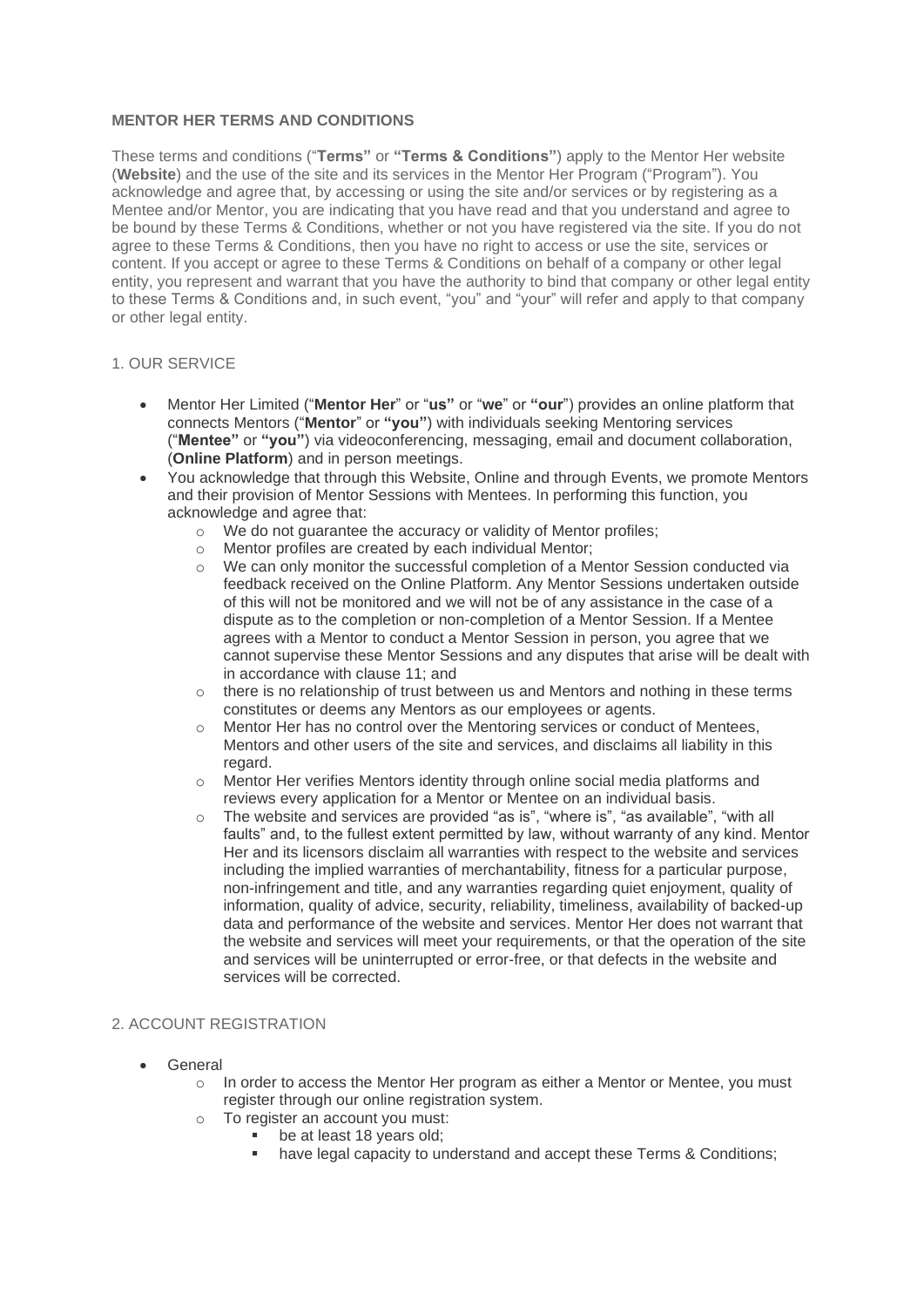- provide certain personal information, including your full name, address, a valid email address;
- an easy to read summary of your qualifications and certifications; and
- Mentors.
- o You can register to join the Online Platform via our Website or by logging into certain social networking sites that connect you to our Website. When you register using social networking sites we may obtain personal information from your social networking site account.
- o You must not provide third parties with access to the Online Portal via your registered account. You are responsible for safeguarding and maintaining the confidentiality of your login information and corresponding account information. You agree not to disclose your password to any third party and that you are entirely and solely responsible for any and all activities or actions that occur under your account, whether or not you have authorized such activities or actions. You will immediately notify MentorSelector of any unauthorized use of your password or account.
- o We maintain the right to reject or ban the registration of accounts at our discretion.
- $\circ$  You agree that you will not permit, enable, introduce or facilitate (i) persons who do not have an account to have access to or use the features of the website and services only made available to Mentees and Mentors; and (ii) other users to use a specific service through your account, including at the same time that you are doing so.

# For a Mentor:

- By registering an account in accordance with clause 2.1, you consent to our disclosure of your personal information to potential Mentees and to our marketing of your profile.
- When you register with Mentor Her and set up your account, you: (i) agree to provide Mentor Her with accurate and complete information; and (ii) agree to promptly update your account information with any new information that may affect the operation of your Mentor abilities.
- You will not use false identities or impersonate any other person or use a password that you are not authorized to use.
- If you register via the website to serve as a Mentor, you represent and warrant to Mentor Her that you (i) have requisite knowledge in the categories and industries you select to provide Mentoring services in such subjects to Mentees; (ii) understand this is an unpaid service and you will receive non-monetary gratuities; (iii) your profile you listed at the time of registration to use the website is correct and true and (iv) will not provide Mentoring services to persons under 18.
- You understand and agree that you will receive a shortlist of Mentees to choose from before the program begins. It is at your discretion to confidentially choose one to two Mentees before the program begins. You understand that you may conduct Mentee sessions only after Mentees confirm their use of the Mentor Her program by making a monetary payment on the Mentor Her website. This monetary donation covers the cost of the events conducted by Mentor Her, the Mentor Her manuals provided via email, the administration tasks behind the scenes, taxes and charges etc. You, as Mentor, do not receive part or any of this payment.
- You understand that on confirmation of the Mentor Her program by both Mentor and Mentee, we will provide both parties the relevant contact details as chosen by the Mentor Her program (i.e. if you choose to conduct Mentoring sessions via phone call, we will provide Mentor's and Mentee's each other's phone number etc.)
- You understand that during the course of this 6 week program, it is up to you, the Mentor, to set out the rules, contact details and expectations to the Mentee during the original meeting, generally during the launch event. You will both receive manuals via email every Monday morning at 8 am during the course of this 6-week program related to the category your Mentee is participating in. At the end of this program, you are not obliged to continue to meet your Mentee or keep in touch.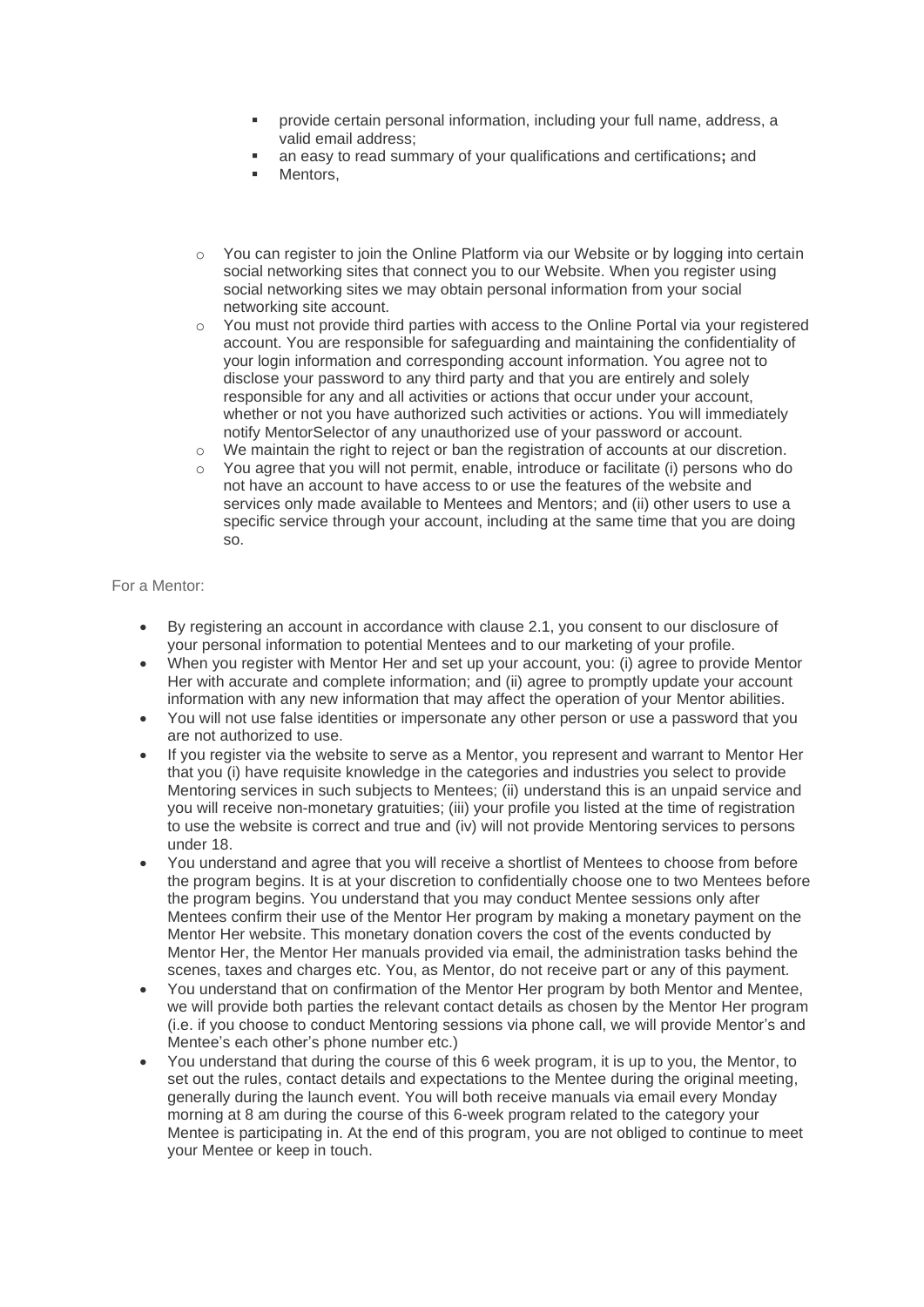- You have no obligation to provide any Mentoring services, and any Mentoring services you may choose to provide are in your sole discretion. If you choose not to provide Mentoring services or would like to change your Mentee, please contact us at hello@mentorher.ie
- You are solely responsible for all equipment necessary to access and use the services and to provide Mentoring services.
- Mentor Her insurance does not extend out of our launch and end events. If you choose to meet your Mentee in person, you and your Mentee are individually responsible for your own liability and public indemnity insurance.
- You will not record or otherwise store any Mentoring sessions that you provide.
- The gratuities you receive as part of this program may take place during this program or after it, and are subject to availability.
- The advertising opportunities you receive for your business are subject to availability.

For a Mentee:

- By registering an account in accordance with clause 2.1 you consent to our disclosure of your personal information to your selected Mentor.
- You are expected to undertake your own checks and investigations and engage Mentors at your own risk.
- You understand that Mentors maintain the explicit ability to pick and choose their Mentee when they receive a shortlist of six Mentees before the Mentor Her program commences.
- The Shortlist is chosen by our team of experts and is based on a variety of different elements, including location, industry, ambition and expectation.
- To use the Mentor Her program, that gives you access to your Mentor's contact information, launch and end events, 6 weeks of manuals, deals and discounts and taxes and charges, you must make full payment on the Mentor Her website.
- You are only asked to pay for this program when we confirm that we have found a Mentor for you.
- When you confirm a Mentor, you may request areas that you wish a Mentor to focus on  $-$  this is a guide only. The Mentor makes no guarantee that they can or will focus on these areas.
- You are solely responsible for all equipment necessary to access and use the website and services and to receive Mentoring services.
- You will not record or otherwise store any Mentoring sessions that you receive.
- Mentor Her insurance does not extend out of our launch and end events. If you choose to meet your Mentee in person, you and your Mentee are individually responsible for your own liability and public indemnity insurance.
- You agree that after the Mentor Her program, your Mentor is not obliged to engage with any mentoring whether formal or informally. If your Mentor does not wish to continue communication you must respect this right and remove all contact information you may retain.
- As a Mentee, you agree to maintain the confidentiality of information and documents to which you have access in the course of or arising from your Contract with Mentor Her including Mentor contact information, information provided in manuals or otherwise by your Mentor. . You must not, during your contract or after the cessation of your contract, directly or indirectly use or disclose (or attempt to use or disclose) any Confidential Information for any unauthorised purpose, including any benefit to you or any other person.
- You must ensure secure custody of Confidential Information in your control or possession and use your best endeavours to prevent the use or disclosure of Confidential Information by any person.
- If you are uncertain about whether information is Confidential Information, you must immediately contact Mentor Her. Until you receive an answer, you must treat that information as Confidential Information.
- You must maintain an appropriate level of hygiene, time-keeping and be task-orientated and respective of your Mentor throughout the program.
- If your Mentor chooses to end your contract at any time, they have full authority to do so. In the event of your Mentor ending your contract, you are not entitled to a reason and you are also not entitled to a refund of your program fees unless the reasoning falls under an extraordinary circumstance. If your Mentor chooses to end your contract before the program commencement, you are entitled to a full refund.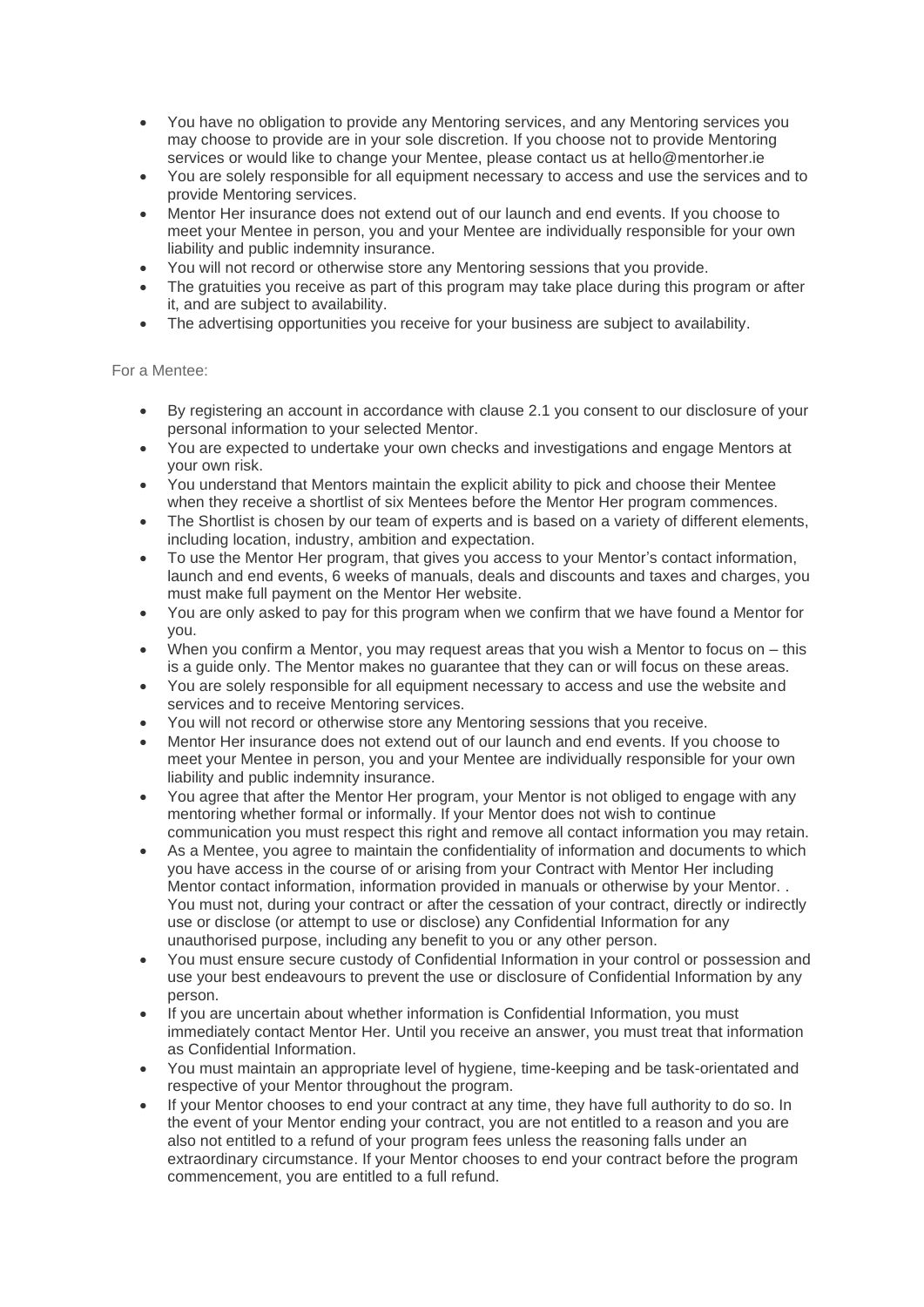#### 3. Feedback

- Mentor Her disclaims any and all liability relating to Mentor reviews. Notwithstanding the foregoing, Mentor Her does reserve the right, in its sole discretion, to remove any Mentor reviews that it deems to be inconsistent with the online activities that are permitted under these Terms & Conditions.
- You acknowledge and agree that all Mentor reviews and all feedback will be the sole and exclusive property of Mentor Her.
- You will not take any actions which may undermine the review system used to solicit feedback and comments from website users, including, without limitation, leaving negative comments if a Mentor fails to perform some action that is outside the scope of the Mentoring services, or for another untruthful or malicious reason.
- If you decide to provide feedback, comments and suggestions for improvements to the Site or Services, you may do so by emailing us at hello@mentorher.ie. You acknowledge and agree that if you submit any feedback to us, you hereby grant to us a non-exclusive, worldwide, perpetual, irrevocable, fully-paid, royalty-free, sub-licensable and transferable license under any and all intellectual property rights that you own or control to use, copy, modify, create derivative works based upon and otherwise exploit the feedback for any purpose.

# 4. WARRANTIES AND OUR LIABILITY

- We do not make any warranties or guarantees as to the Mentors who are registered on our program including without limitation, any guarantee the Mentor Sessions will be of a particular quality or standards.
- We do not make any warranties or guarantees regarding the qualifications or certifications of Mentors as displayed on their profile.
- We do not make any warranties or guarantees regarding the quality of advice or views of Mentors given during Mentor Sessions.
- We do not provide professional advice and we give no warranty, guarantee or representation about the accuracy, reliability or timeliness or otherwise, of the information contained on the Website, during events or in our Manuals.
- We do not warrant or make any representation as to the accuracy and are not liable for the content of, any links to third-party websites or resources. Links are provided for your convenience and interest only.
- If you ever believe that another Mentee or Mentor has violated law or is defrauding, threatening or endangering anyone, Mentor Her urges you to immediately contact the police directly for help
- To the extent permitted by law, you release us from and we exclude all liability to you or any other person for, any loss (including indirect, special or consequential loss), damages, costs (including legal costs) or expenses of any kind, arising from or in connection with:
	- o any act or omission of a Mentor or Mentee;
	- o your use and access of the Website or Online Platform;
	- o your attendance of Mentor Her events
	- o the conduct or provision of Mentor Sessions;
	- o any errors or inaccuracies on Mentor profiles, in respect of information provided to us by the Mentors;
	- o delays to, interruptions of or cessation of transmission to or from the Website or Online Platform.
- You understand and agree that provision of Mentoring Services may require use of a third party website or service (each a "Third Party Service"). Your use of any Third Party Service is voluntary. You shall be solely responsible for acquiring and maintaining all telecommunications and internet services and other hardware and software you may decide to use to provide the Mentoring Services, including, without limitation, any and all costs, fees, expenses, and taxes of any kind related to use of any Third Party Service. Mentor Her shall not be responsible for any loss or corruption of data, lost communications, or any other loss or damage of any kind arising from any such Third Party Service.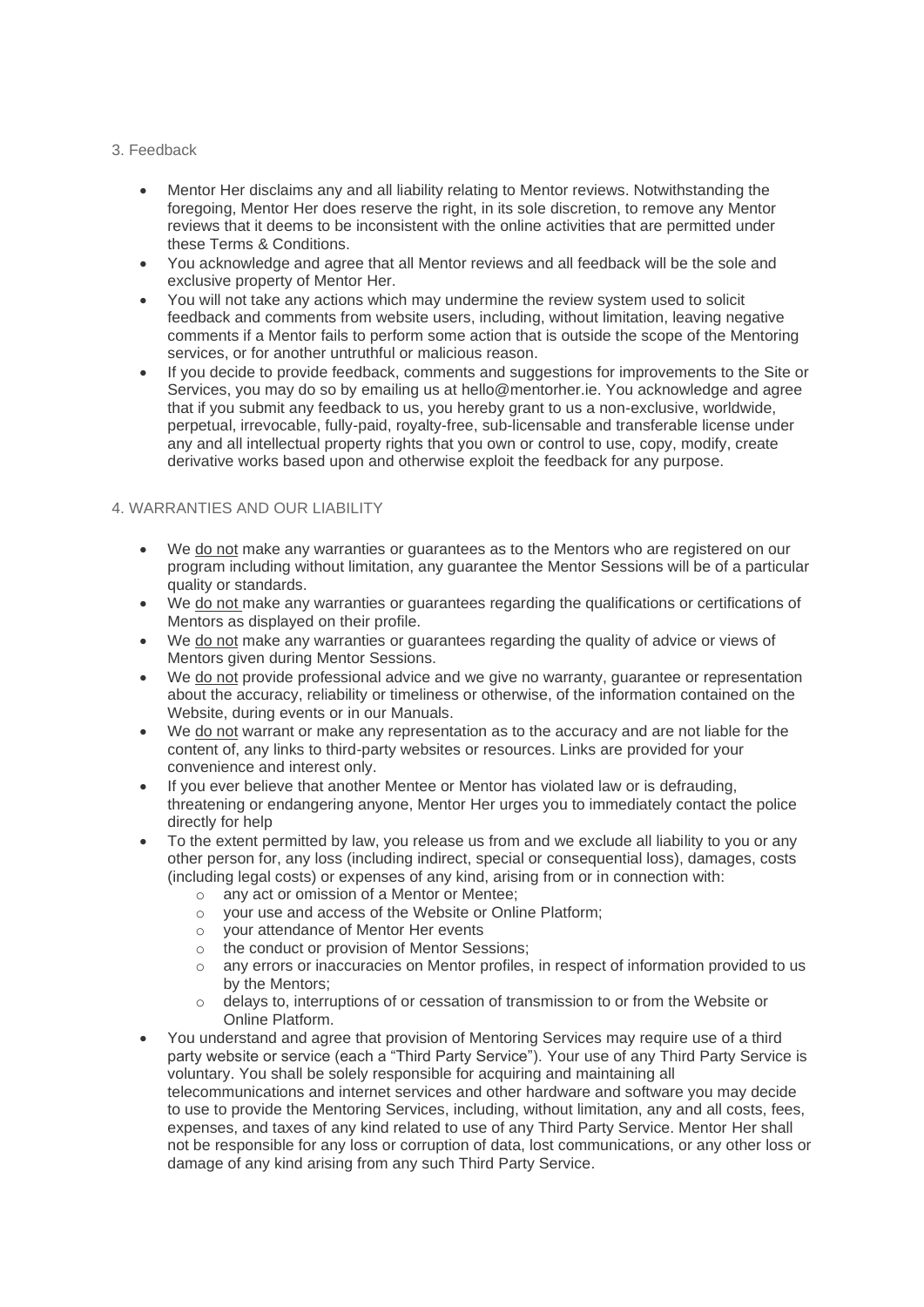### 5. Mentor's OBLIGATIONS AND WARRANTIES

- In conducting the Mentor Sessions, you must:
	- o abide by all clauses above,
	- o attend the Mentor Sessions as and when agreed with the Mentee;
	- $\circ$  provide the Mentee with at least 48 hours notice prior to a scheduled Mentor Session if you will be unable to attend;
	- o provide the Mentor Sessions with due care, skill and diligence; and
	- $\circ$  act in a proper and professional manner.
	- You represent and warrant in relation to your profile you register, that:
		- o you warrant that any information you provide is accurate and current;
		- o the information is not false, misleading or defamatory;
		- o the information does not contain any obscene or discriminatory language; and
		- o you are the sole author of the information on your profile.

#### 6. MENTEE'S OBLIGATIONS

You must:

- abide by all clauses above,
- attend the Mentor Sessions as and when agreed with the Mentor; and
- provide the Mentor with at least 48hours notice prior to a scheduled Mentor Session if you will be unable to attend.

# 7. UNACCEPTABLE CONDUCT

You must not engage in the following unacceptable conduct when providing or attending Mentor Sessions:

- attending a Mentor Session more than 30 minutes late or failing to attend at all without reasonable prior notice;
- engage in conduct that risks the health and safety of the Mentor/Mentee;
- assault, harass, bully or threaten the Mentor/ Mentee;
- use abusive or offensive language; and/or
- attend a Mentor Session when intoxicated or impacted by drugs.

# 9. COMPLAINTS AND DISPUTES

- If you have a complaint or dispute regarding the provision, non-provision or conduct of a Mentor or Mentee during a Mentor Session, you should immediately contact the relevant Mentor or Mentee and try to reach an agreement going forward.
- If you are a Mentee and have a dispute with your Mentor, you should also contact us within seven (7) days of the alleged conduct or Mentor Session
- We will use reasonable efforts to assist both parties to resolve the complaint by changing Mentor/Mentee or, if this is not viable, by cancelling the Mentee their spot on the program.
- If the complaint or dispute is not resolved within thirty (30) days from the provision of the Mentor Session or the alleged conduct, we will at our discretion, determine how the fees paid by the Mentee should be dealt with.

## 10. Website AND ONLINE PORTAL

- Ownership
	- $\circ$  The material on the Website is our copyright and is owned by us. We reserve all Intellectual Property Rights in the Website. For sponsorship, advertisements whether online, in manuals or at events, is owned by the relevant third-party sponsorships who reserve all intellectual property and rights. By participating in the Mentor Her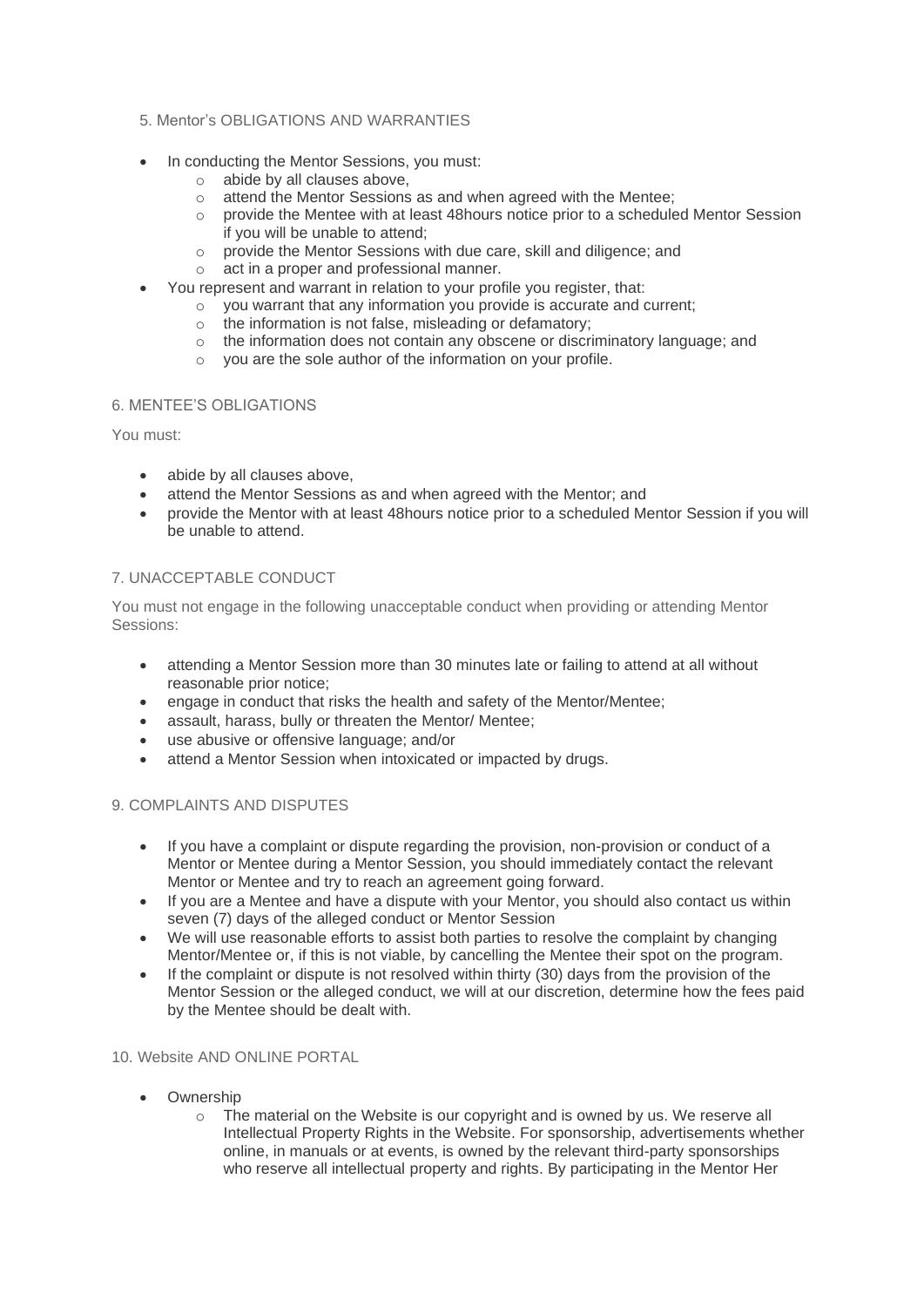program, you agree to respect and adhere by their individual copyrights and Intellectual Properties.

- o You may view, download, and print pages from the Website or Online Portal for your own personal and non-commercial use, provided you do not remove any copyright and trade mark notices contained on the material.
- o You must not:
	- upload, repost or republish material from the Website or Manuals (including to any other site on the World Wide Web);
	- **•** "frame" the material on the Website or Manuals with other material on any other World Wide Web site.
	- sell, rent or sub-license material from the Website or Manuals;
	- show any material from the Website or Manuals in public:
	- reproduce, duplicate, copy or otherwise exploit material on the Website or Manuals for a commercial purpose;
	- edit or otherwise modify any material on the Website or Manuals; or
	- redistribute material from the Website or Manuals.
- $\circ$  We may, in our sole discretion, permit Mentees/Mentors to post, upload, publish, submit or transmit content. By making available any content on or through the website, you hereby grant the following license to Mentor Her, which Mentor Her may exercise solely in connection with Mentor Her provision of it's services: a worldwide, irrevocable, perpetual, non-exclusive, transferable, royalty-free license, with the right to sublicense to other users of the services (including Mentors, as applicable), to use, view, copy, adapt, modify, distribute, license, sell, transfer, publicly display, publicly perform, transmit, stream, broadcast and otherwise exploit such content.
- $\circ$  You acknowledge and agree that you are solely responsible for all content that you make available through the website or services provided. Accordingly, you represent and warrant that: (i) you either are the sole and exclusive owner of all content that you make available through the website or services or you have all rights, licenses, consents and releases that are necessary to grant to Mentor Her and to the rights in such content, as contemplated under these Terms & Conditions; and (ii) neither the content nor your posting, uploading, publication, submission or transmittal of the content or Mentor Her's use of the content (or any portion thereof) on, through or by means of the website or services will infringe, misappropriate or violate a third party's patent, copyright, trademark, trade secret, moral rights or other intellectual property rights, or rights of publicity or privacy, or result in the violation of any applicable law or regulation.
- $\circ$  Mentor Her will have the right to investigate and prosecute violations of any of the above to the fullest extent of the law regardless of jurisdiction. Mentor Herr may involve and cooperate with law enforcement authorities in prosecuting users who violate these Terms & Conditions. You acknowledge that Mentor Her has no obligation to monitor your access to or use of the website, services or content or to review or edit any content, but has the right to do so for the purpose of operating the website and services, to ensure your compliance with these Terms & Conditions, or to comply with applicable law or the order or requirement of a court, administrative agency or other governmental body. Mentor Her reserves the right, at any time and without prior notice, to remove or disable access to any content that Mentor Her, at its sole discretion, considers to be in violation of these Terms & Conditions or otherwise harmful to the website or services provided.
- **DEFINITIONS** 
	- o **Intellectual Property** means all copyright, trade marks, designs, confidential information, patents, inventions and discoveries; and
	- o **Intellectual Property Rights** means all rights in the Intellectual Property, including current and future, registered and unregistered rights conferred by statute, common law or equity.
	- o **Mentor Session** means a 30 minute 90 minute meeting between a Mentor and Mentee where the Mentor provides Mentoring. Such meeting may be undertaken across various mediums of communication whether face to face, via telephone or online via our website.